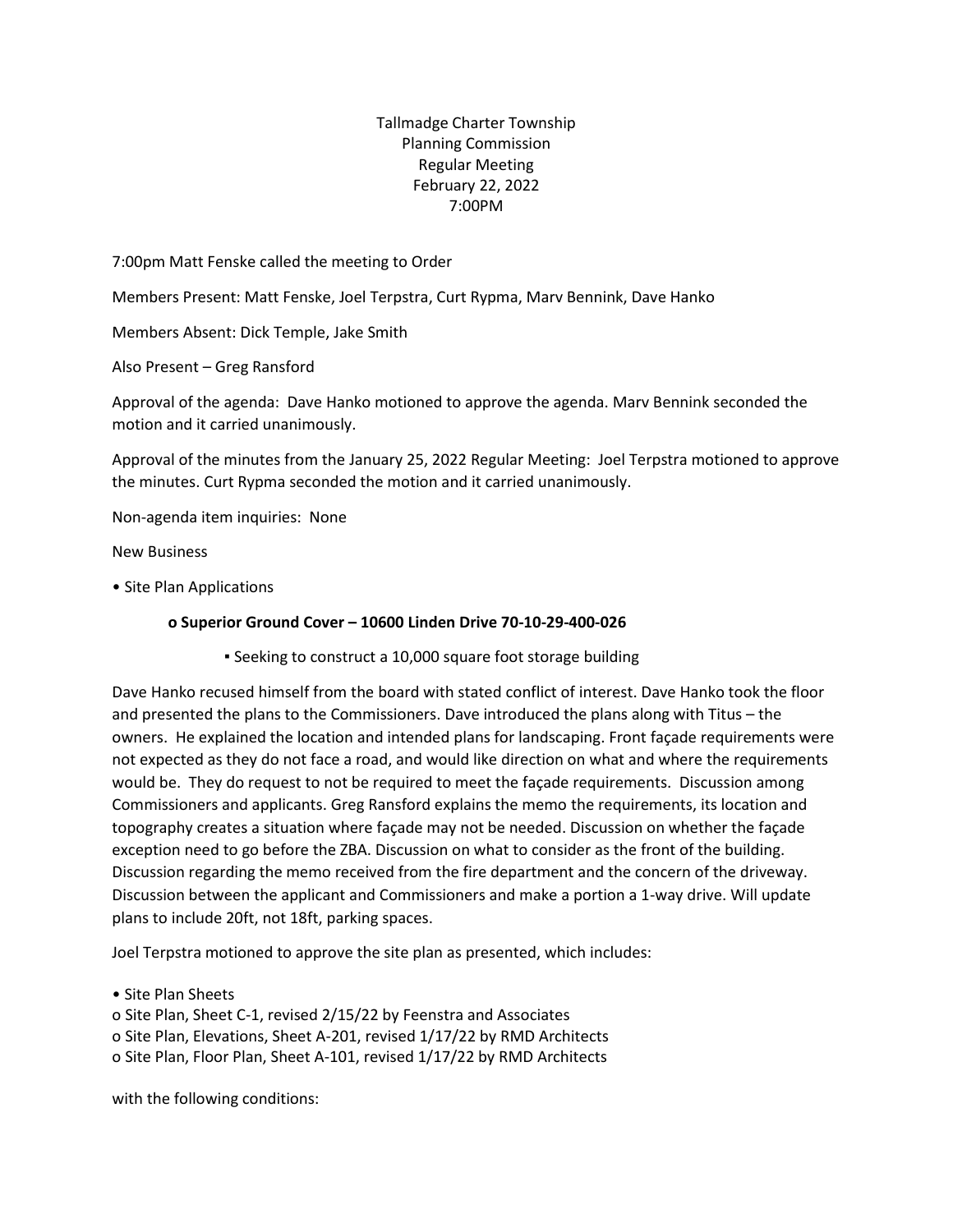1. Must satisfy the review comments from the Township Engineer

2. Must satisfy the review comments from the Township Fire Department, widening of drive or 1way approach.

3. Compliance with the required front yard landscaping provisions of the TCTZO

4. Increase of 2 feet in length for the proposed parking spaces

5. Issuance of a permit from EGLE, if necessary

6. Any changes to the plan post-approval must to return to the Planning Commission for review and approval

7. Also include the building façade requirement of the ordinance

Curt Rypma supported the motion. With no further discussion the motion carried unanimously.

## **o UIS Concrete – 152 Steele Street 70-10-24-484-001**

▪ Seeking to construct a 13,773 square foot office and warehouse building

Dave Hanko recused himself from the board and presented the plans of the UIS site plan. He explained the intended use of the building. Greg Ransford explained their review of the plans. Discussion about the shed building and it's not needing window in the façade and the location being close to the property line and how it fits with in the ordinance, being non-combustible. Clarified the intent of installing the sidewalks themselves. Photometrics look ok. Discussion on whether the shed should be considered outdoor storage, or a building in determining if fencing is required. Discussion on the openings of the shed building that face the street and how to address it.

Joel Terpstra motioned to approve the site plan as presented, which includes:

• Site Plan Sheets

o Site Plan, Site and Utility Plan, Sheet C1, revised 1/27/22 by Feenstra and Associates o Site Plan, Grading and SESC Plan, Sheet C2, revised 1/27/22 by Feenstra and Associates o Site Plan, Landscaping Plan, C3, revised 1/27/22 by Feenstra and Associates o Site Photometrics, Sheet 1, prepared 1/27/22 by TJA Architecture o Floor Plan, Sheet A-101, revised 2/3/22 by TJA Architecture o Building Elevations, Sheet A-102, revised 2/3/22 by TJA Architecture

• Product Specification Sheets

o Commercial Industrial Catalog 7.2 Panel

o Belcrest 360 Brick

o Split Face Block Color Chart

o MCBI Commercial Industrial Color Chart 3

with the following conditions:

1. Must satisfy the review comments from the Township Engineer

2. Must satisfy the review comments from the Township Fire Department

3. Any changes to the plan post-approval must to return to the Planning Commission for review and approval

4. Installation of (4) additional deciduous trees to block the line of sight in the NW corner

5. North elevation must not have exposed fasteners

Marv Bennink supported the motion and it was carried unanimously.